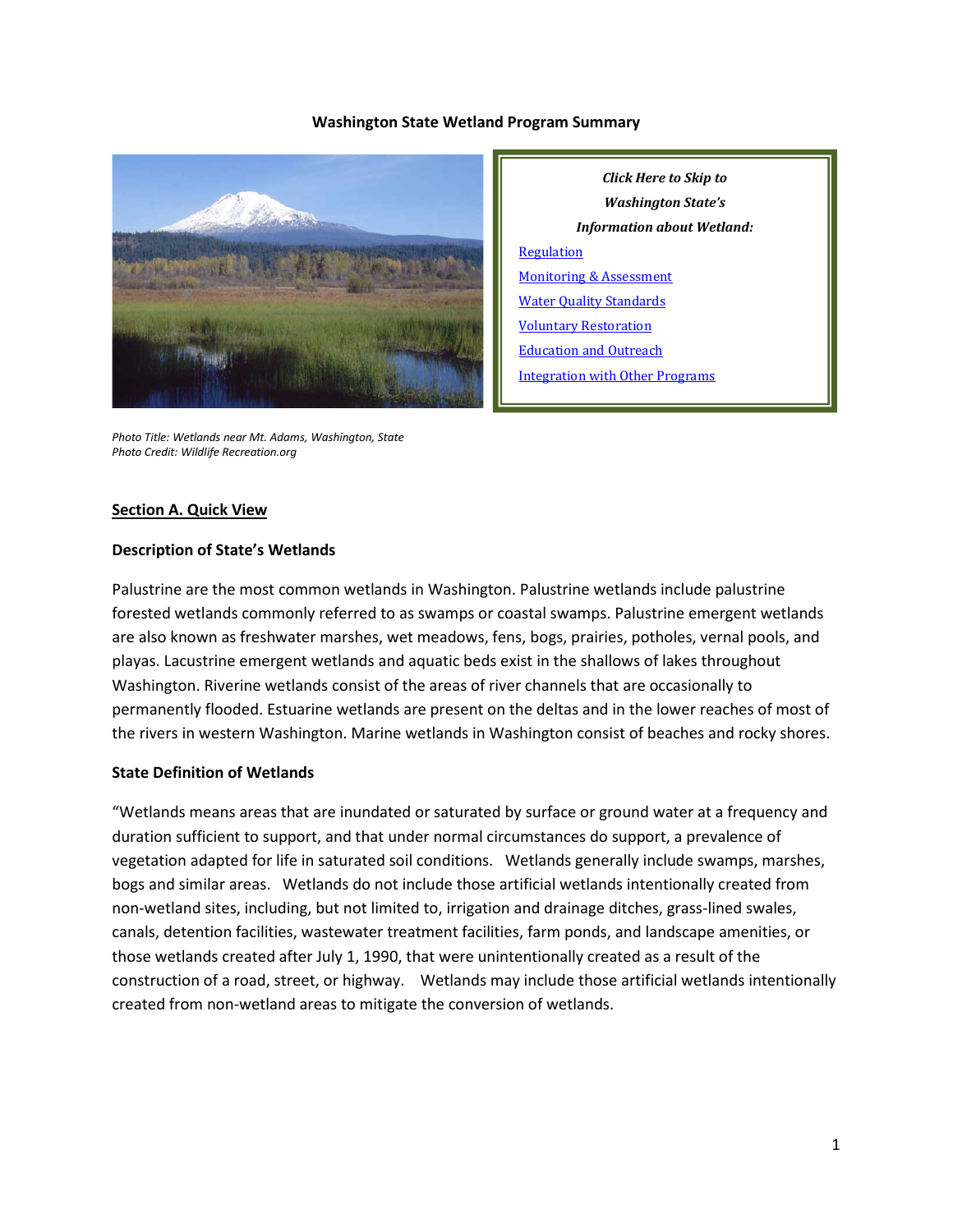## **Historic Wetland Loss/Gain**

| <b>Original Wetland Acreage</b> | Remaining Wetland Acreage Acreage Lost |         | % Lost |
|---------------------------------|----------------------------------------|---------|--------|
| 1.350.000                       | 938.000                                | 412.000 | 31%    |

*Note:* Washington Department of Ecology received an EPA grant to conduct new mapping of Western Washington wetlands. Contact the department for a copy of the report.

### **Primary State Wetlands Webpage**

### <http://www.ecy.wa.gov/Programs/sea/wetlands/index.html>

### **State Wetland Program Plan**

Washington does not have a state wetland program plan at this time; however, the state has been in the process of developing a state wetland program plan (ETA April 2015). The next step will be to collaboratively work with partner agencies to prioritize the work within the plan and develop a timeline and more detailed implementation plan.

### **No Net Loss/Net Gain Goal**

A no net loss goal has been adopted for state agency actions, and is the policy of state action, under executive order EO 89-10. The Order's short-term goal is no net loss of both function and acreage, while the long-term goal is increased both quantity and quality of the state's wetlands. It has not been legislatively adopted. Executive Order EO 90-04 provides direction for government actions in wetlands.

### **State Budget for Wetland Work**

| <b>State</b>    | Core element #1:       | <b>Core Element #2:</b> | <b>Core Element #3:</b>  | <b>Core Element #4:</b> |
|-----------------|------------------------|-------------------------|--------------------------|-------------------------|
| <b>Name</b>     | Regulation*            | <b>Monitoring and</b>   | <b>Wetland Water</b>     | <b>Voluntary</b>        |
|                 |                        | <b>Assessment</b>       | <b>Quality Standards</b> | Wetland                 |
|                 |                        |                         |                          | <b>Restoration</b>      |
| <b>Agency</b>   | Washington             | Washington              | <b>None</b>              | Washington              |
|                 | Department of          | Department of Ecology   |                          | Department of           |
|                 | Ecology (ECY)          | (ECY)                   |                          | Ecology (ECY)           |
| Source(s)       | Information            | Information             | Information              | <b>National Coastal</b> |
|                 | unavailable            | unavailable             | unavailable              | <b>Wetland Rest</b>     |
|                 |                        |                         |                          | <b>Grants and KELC</b>  |
|                 |                        |                         |                          | grants                  |
| <b>Amount</b>   | Information            | <b>Information</b>      | Information              | Information             |
|                 | unavailable            | unavailable             | unavailable              | unavailable             |
| <b>Staffing</b> | 18 FTE (statewide for  | 3.15 FTE (3 FTE for     | Information              | 1 FTE (Mostly           |
|                 | both regulatory and    | monitoring mitigation   | unavailable              | working to secure       |
|                 | technical assistance)* | sites; 0.15 FTE for     |                          | and manage              |
|                 |                        | scientific M&A studies) |                          | federal grants)         |
| <b>Agency</b>   | <b>DNR</b>             | <b>DNR</b>              |                          | <b>DNR</b>              |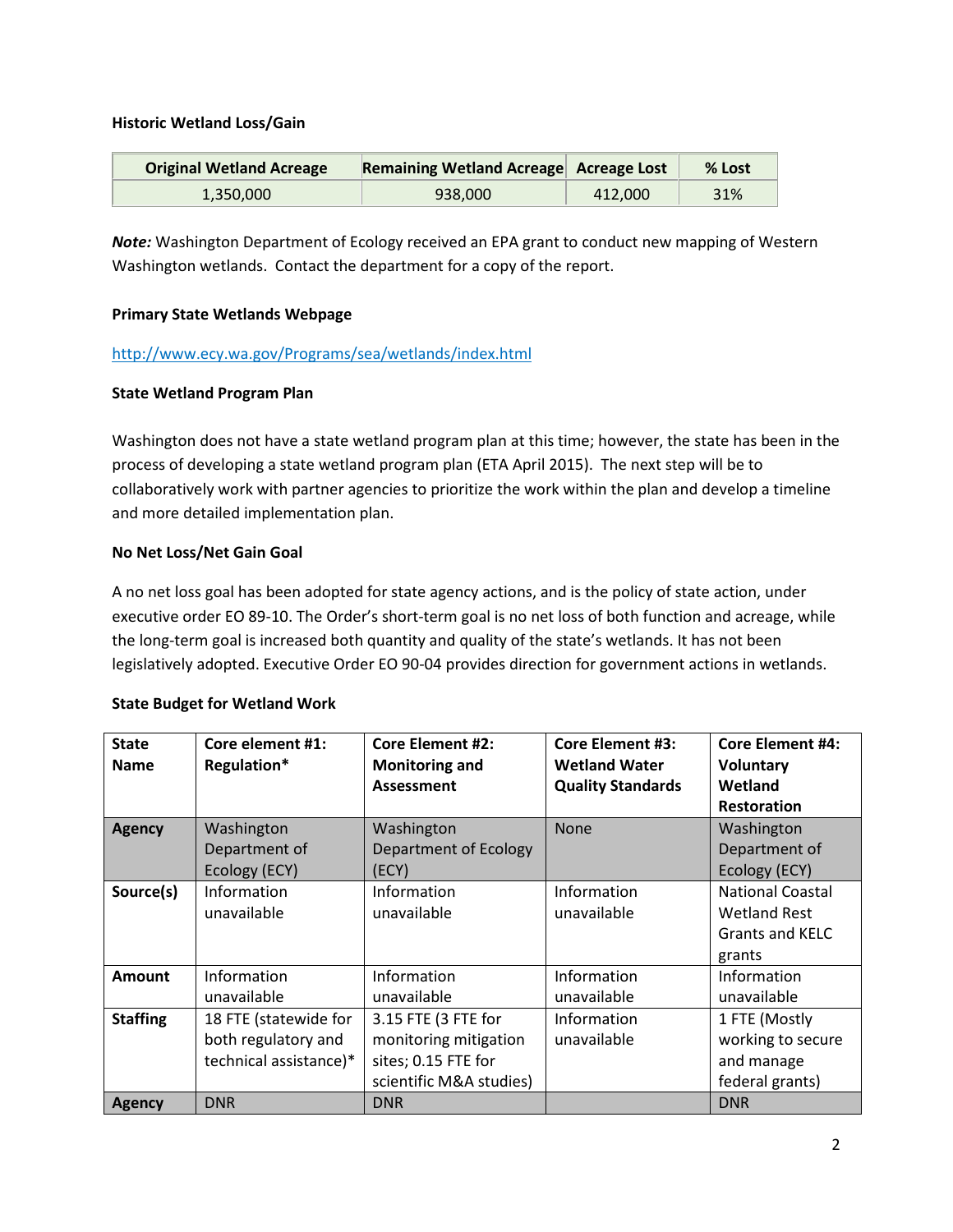| Source(s)       | Information         | <b>WADOT</b>          | Information |
|-----------------|---------------------|-----------------------|-------------|
|                 | unavailable         |                       | unavailable |
| <b>Amount</b>   | Information         | Information           | Information |
|                 | unavailable         | unavailable           | unavailable |
| <b>Staffing</b> | 1 FTE (Oversight of | 2 FTE (for monitoring | Information |
|                 | forest permitting)  | of areas of high      | unavailable |
|                 |                     | conservation value -  |             |
|                 |                     | including wetlands)   |             |
| <b>Agency</b>   |                     | <b>WADOT</b>          |             |
| Source(s)       |                     | Information           |             |
|                 |                     | unavailable           |             |
| <b>Amount</b>   |                     | Information           |             |
|                 |                     | unavailable           |             |
| <b>Staffing</b> |                     | Information           |             |
|                 |                     | unavailable           |             |

**\***More regulatory staff is based in Western Washington, where there is a large amount of development currently taking place, than other parts of the state.

## **State Permitting Fees**

| <b>State Permitting Fee</b> | <b>State Name</b> |
|-----------------------------|-------------------|
| Yes/No                      | No                |
|                             |                   |
| Amount (range)              | N/A               |
| Agency                      | N/A               |

### **Innovative Features**

- Washington State's local government planning program is unique. A large part of how Washington State delivers wetland protections is through regional planning by local government using best available science with guidance from the state.
- The State is able to issue Administrative Orders under the Washington State Water Pollution Control Act for all wetlands, regardless of whether or not they are under federal jurisdiction. This allows the state to be able to issue an Administrative Order even when there may not be a 404 permit action. The Washington Department of Ecology takes an assistance role in this process.
- The state has emphasized a comprehensive approach. In addition to regulatory programs, this includes: 1) development of a landscape approach to assessing and protecting wetlands; 2) nonregulatory restoration and private landowner stewardship efforts; 3) a mitigation banking certification program; and 4) a training program for local governments through the state's Coastal Training Program.

## **Models and Templates**

• State developed method for determining credits at mitigation sites and debits at impacted sites (The Credit-Debit Method).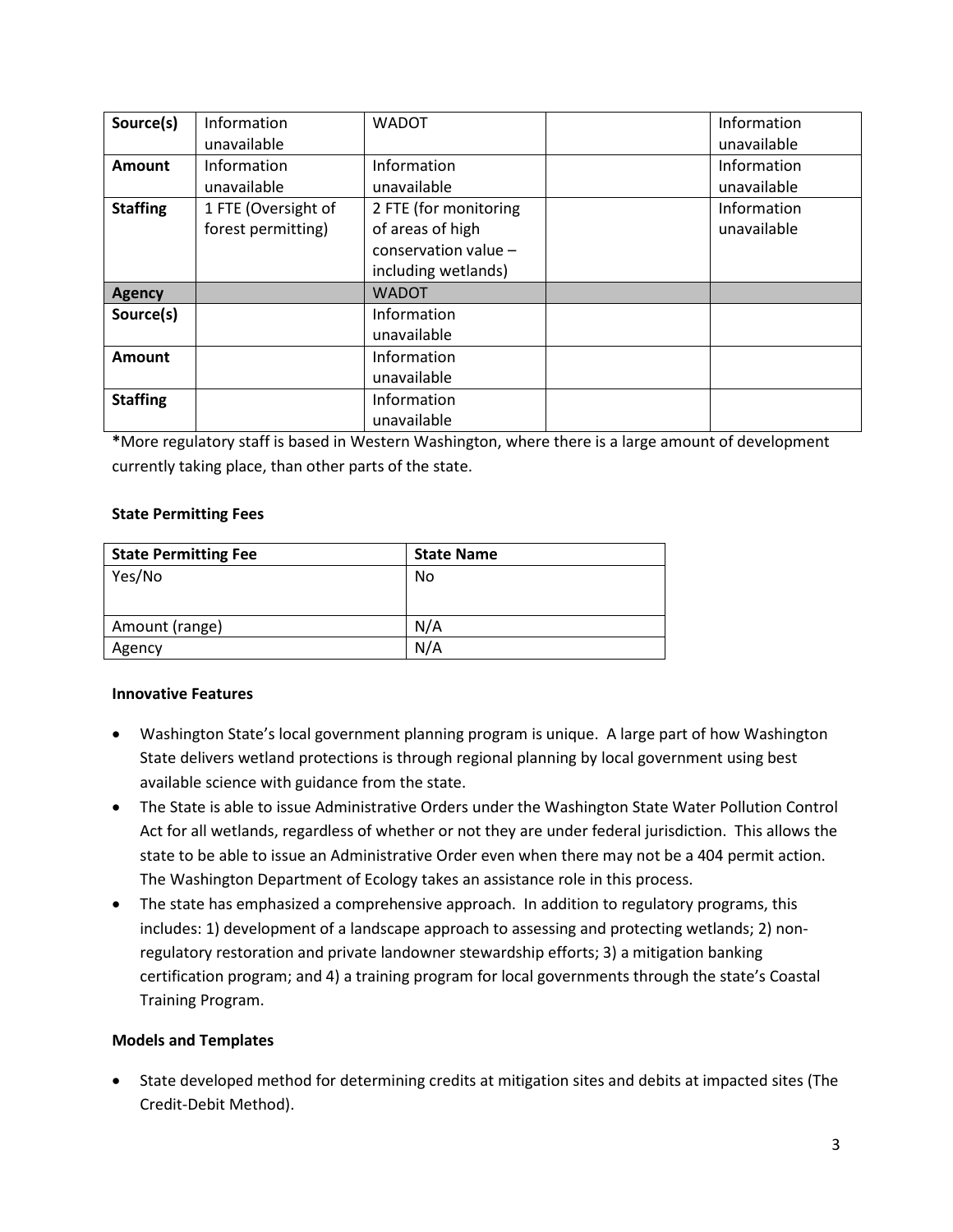- Washington State has developed a publication designed to assist in selecting mitigation sites for wetland restoration.
- Model local ordinance

## <span id="page-3-0"></span>**Section B. Regulation**

## **How are Wetlands Regulated in the State?**

## (This sections is currently being edited by state staff, check with staff before citing)

The State of Washington provides wetlands protection under numerous state laws, none of which provide wetlands protection as their primary purpose: State Water Pollution Control Act; Growth Management Act; Shoreline Management Act; State Hydraulic Code; and Forest Practices Act. In general, the state emphasizes a local approach to wetlands protection and regulation. Most state laws authorize local municipalities to plan and regulate their lands, including wetlands, with state agencies often playing an advisory role.

Section 401 certification is the primary mechanism of wetlands regulation at the state level. However, wetland government regulation is the primary mechanism in the state overall. The state provides guidance to wetland regulation, but implementation is provided at the local level. Most influential wetland-related regulation in the state comes at the local level, as land use management is generally perceived as the most effective mechanism for protecting wetland functions and values.

Under the Washington State Water Pollution Control Act, Washington State is able to issue Administrative Orders for all wetlands, regardless of whether or not they are under federal jurisdiction. This means that the state may issue an Administrative Order without any 404 permit action. The Washington Department of Ecology takes an assistance role in this process.

Washington State's Shoreline Management Act provides the state with control over shoreline protection and veto authority for wetlands in the Shoreline Master Program if the state feels that plans are inadequate to protect the wetlands under consideration.

A *Tribal Treaties and Rights at Risk* document submitted to and supported by the federal government has led to the guarantee of rights to salmon and other traditionally-utilized species and the requirement for co-management by tribes. This has led to shifts towards stronger riparian and wetland protections (those that are related to estuaries critical for salmon, etc.), as well as protection of overwintering areas for these species. Consequently, salmon drives very specific nonvoluntary restoration projects in the state.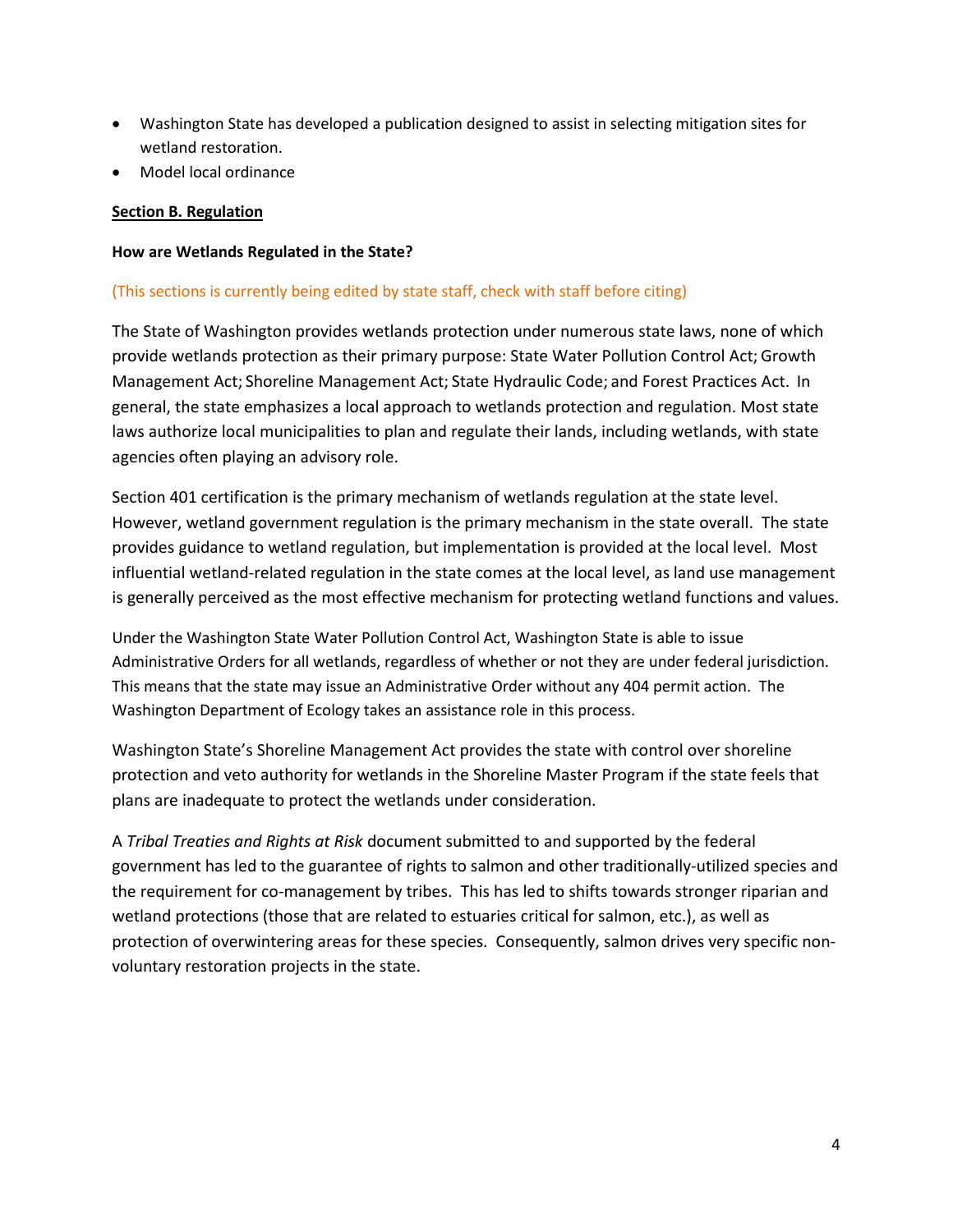### **Wetland Delineation**

| <b>Delineation Guidance</b> | Yes | No | <b>Detail</b> |
|-----------------------------|-----|----|---------------|
| Use State's Own Method      |     |    |               |
| Use Corps' 87 Manual and    |     |    |               |
| <b>Regional Supplement</b>  |     |    |               |
| Other (Please describe)     |     |    |               |

### **Evaluation Methodology**

The state has two primary methods for evaluating wetlands.

- 1. Wetland rating systems for Eastern and Western Washington to use in regulatory programs. Rating is based primarily on rarity, sensitivity, irreplaceability and three groups of functions: water quality; hydrologic; and habitat. Wetlands are placed into one of four categories based on these factors and specific protection measures are recommended for each category.
- 2. HGM-based quantitative function assessment methods for three classes of wetlands: riverine and depressional wetlands in Western Washington and depressional wetlands in the Columbia Basin of Eastern Washington. Over the last several years there has been growing concern about the laborintensive nature of these assessments and they are currently only used for major projects. The method is no longer supported by training.
- 3. The state has also been exploring functional assessment for nearshore wetlands. However, there is the same concern arising about the resource-intensive nature of the process.

## **Exempted Activities** (Comparable to federal)

Some activities are exempt from the permit requirements of the Shoreline Management Act (SMA), but must still comply with the goals and policies of the Act and the Local Shoreline Master Program. These activities include: development with a total value of less than \$2,500; normal maintenance or repair of existing structures; "construction and practices normal or necessary for agriculture"; construction or modification of navigational aids, and construction on wetlands by an owner, lessee, or contract purchaser of a single family residence for his own use or for the use of his or her family.

## **Special Provisions for Agriculture and Forestry**

Agriculture activities do not, in general, require permits. A memorandum of understanding has been signed between the Department of Ecology and the local conservation districts to assist farmers with implementing Best Management Practices to comply with water quality regulations. Forest activities are permitted exclusively under the Forest Practices Act (FPA). The FPA includes provisions requiring compliance with the SMA and water quality regulations. In 2011, a joint group of agriculture, environmental groups and tribes advocated for and the legislature approved a *Volunteer Stewardship Program* (VSP) which states that in agricultural areas, local wetland regulations do not apply. The VSP instead relies on the adoption of voluntary practices.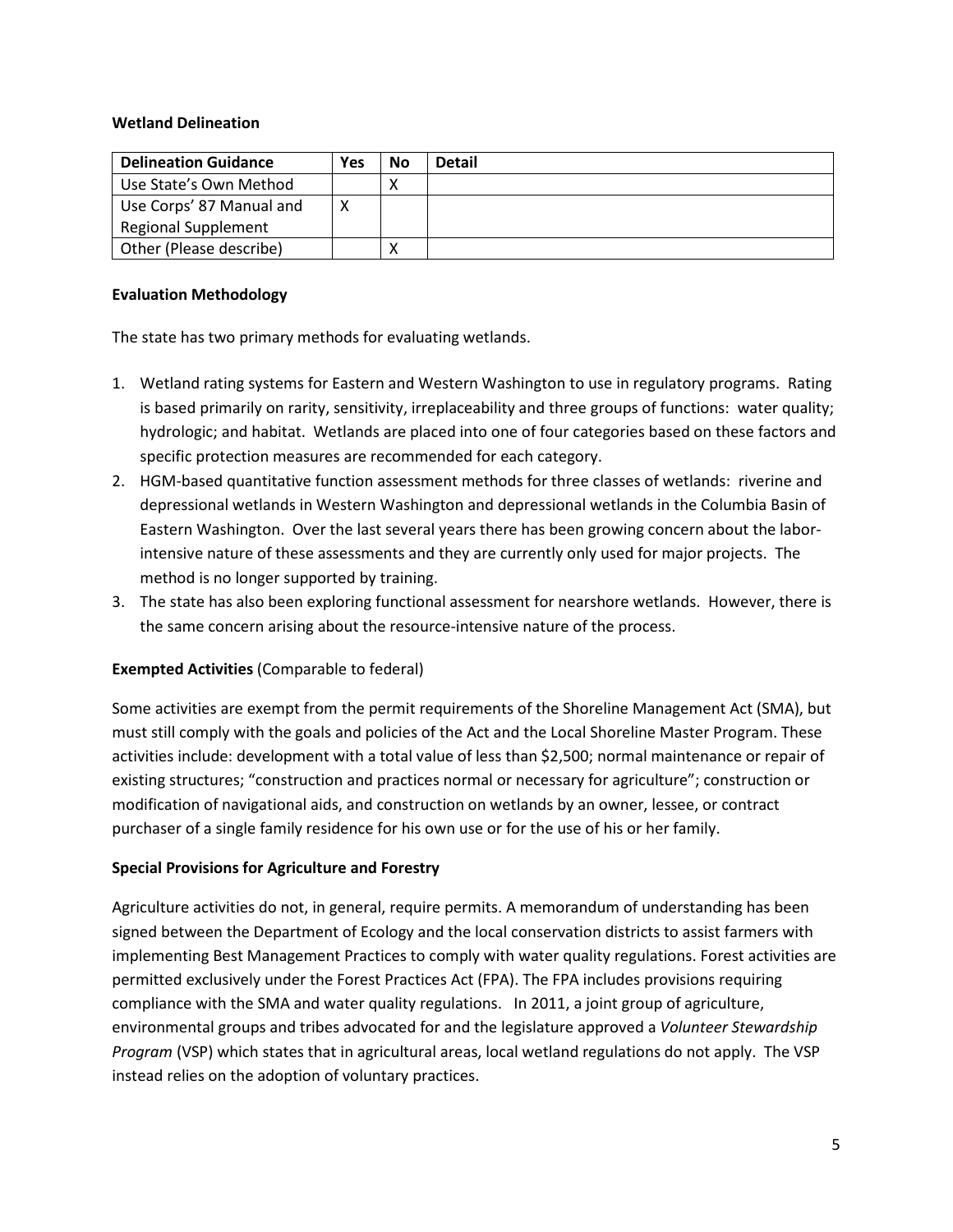## **Penalties and Enforcement**

Staff in Washington's four regional offices are responsible for identifying and initiating any enforcement actions regarding wetlands. Ecology enforces the State Water Pollution Control Act (SWPCA) and has joint enforcement authority with local municipalities for the Shoreline Management Act (SMA). Local governments are responsible for enforcing the Growth Management Act (GMA), while Washington Department of Fish and Wildlife (WDFW) and Washington Department of Natural Resources (WDNR) are responsible for enforcing Hydraulic Project Approvals and the Forest Practices Act (FPA), respectively. WDNR also issues use authorizations for any activity on stateowned aquatic lands, including compensatory mitigation and restoration projects. The Water Pollution Control Act has specific enforcement provisions including civil and criminal penalties. Administrative orders and civil penalties of up to \$10,000 per day, per violation may be used. Enforcement of the SMA is shared between local governments and the Department.

## **Permit Tracking**

The Department of Ecology has had a database system (established 2004) that tracks all water quality related permitting, mitigation and enforcement actions. ECY is currently restructuring its database to make it more user-friendly.

## **State General Permit (statewide vs. regional coverage)**

| <b>Permit Coverage</b>          | Yes | No | <b>Detail (Type of Permit)</b> |
|---------------------------------|-----|----|--------------------------------|
| <b>Regional General Permit</b>  |     |    |                                |
| <b>Statewide General Permit</b> |     |    |                                |

| <b>Assumption Status</b>         | Yes        | No | <b>Detail</b>                                                                                                                                               |
|----------------------------------|------------|----|-------------------------------------------------------------------------------------------------------------------------------------------------------------|
| Assumed                          |            | ∧  |                                                                                                                                                             |
| <b>Working Toward Assumption</b> |            |    |                                                                                                                                                             |
| <b>Explored Assumption</b>       | $\sqrt{ }$ |    | Although the state has informally looked into assumption<br>several times, there are no plans to pursue assumption at<br>this time (primarily due to cost). |

## **Assumption of 404 Powers**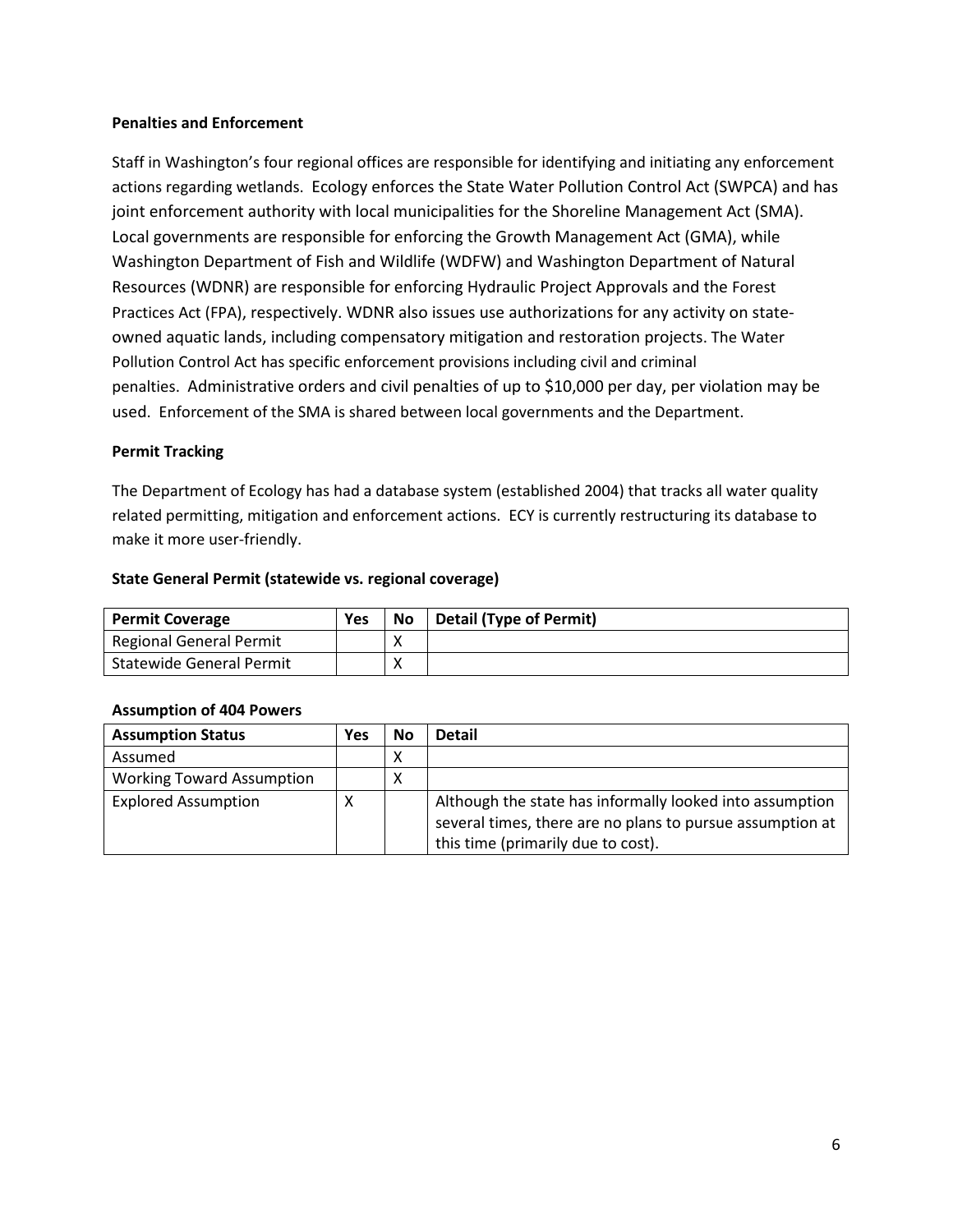## **Joint permitting**

The state has no joint perm with federal or local agencies, but the state does have a *Joint Aquatic Resources Permit Application* can be used by applicants who must obtain permits from multiple agencies. This document allows an applicant to fill out one application and submit it to federal, state and local agencies for all permits related to in-water activities. The state does have a joint permitting process for wetland bank and in lieu fee programs.

## **Special Area Management Plans and Advanced Identification Plans**

A *Nisqually River Management Plan* has been prepared; a Special Area Management Plan (SAMP) has been developed for the Mill Creek basin near Seattle; a wetland plan similar to a SAMP has been developed for the Port of Skagit. Additionally, the *Snohomish Estauary Wetland Integration Plan* provides guidance for mitigation and restoration efforts on the Lower Snohomish River.

## **Mitigation Policy**

Various options are available for mitigation, in addition to the traditional on-site concurrent option, depending on what can work best for the applicant and for the environment (wetland banking, In Lieu Fee Mitigation, off-site mitigation and advance mitigation). Each option must conform with the appropriate local, state, and federal regulatory requirements and permit processes. Washington State has a two-part interagency document that provides guidance on wetland mitigation. The document is entitled," *Wetland Mitigation in Washington State, Version 1".* The document includes agency policies and guidance, guidance on developing mitigation plans and links to monitoring guidance and discussion of ways to improve mitigation. The state is planning to work over the coming years to revise the Wetland Mitigation in Washington State Version 1 document to make it consistent with the federal mitigation rule. The Department of Ecology has developed a formal tool that is used to determine credits for mitigation sites and debits for impacted sites. This tool is called the *Credit-Debit Method*.

## **Mitigation Database**

Yes. See *Permit Tracking Section* above.

# <span id="page-6-0"></span>**Section C. Monitoring and Assessment**

## **Agency Responsible for Wetland Monitoring and Assessment**

While there is no state standard assessment methodology or monitoring program in place, the Department of Ecology has two assessment methodologies for wetlands. One is a quantitative, HGM-based, functional assessment methodology and the other is the *Washington State Wetland Rating System*, a rapid screening tool for use by agencies and local governments in categorizing wetlands for protection and management. The rating system provides quantitative information on three groups of wetland functions: water quantity, water quality, and habitat.

While the state no longer regularly uses the HGM model due to resource limitations, the state does use the data from 130 wetland reference sites that were compiled using HGM assessments and utilizes this information in their wetland mitigation work.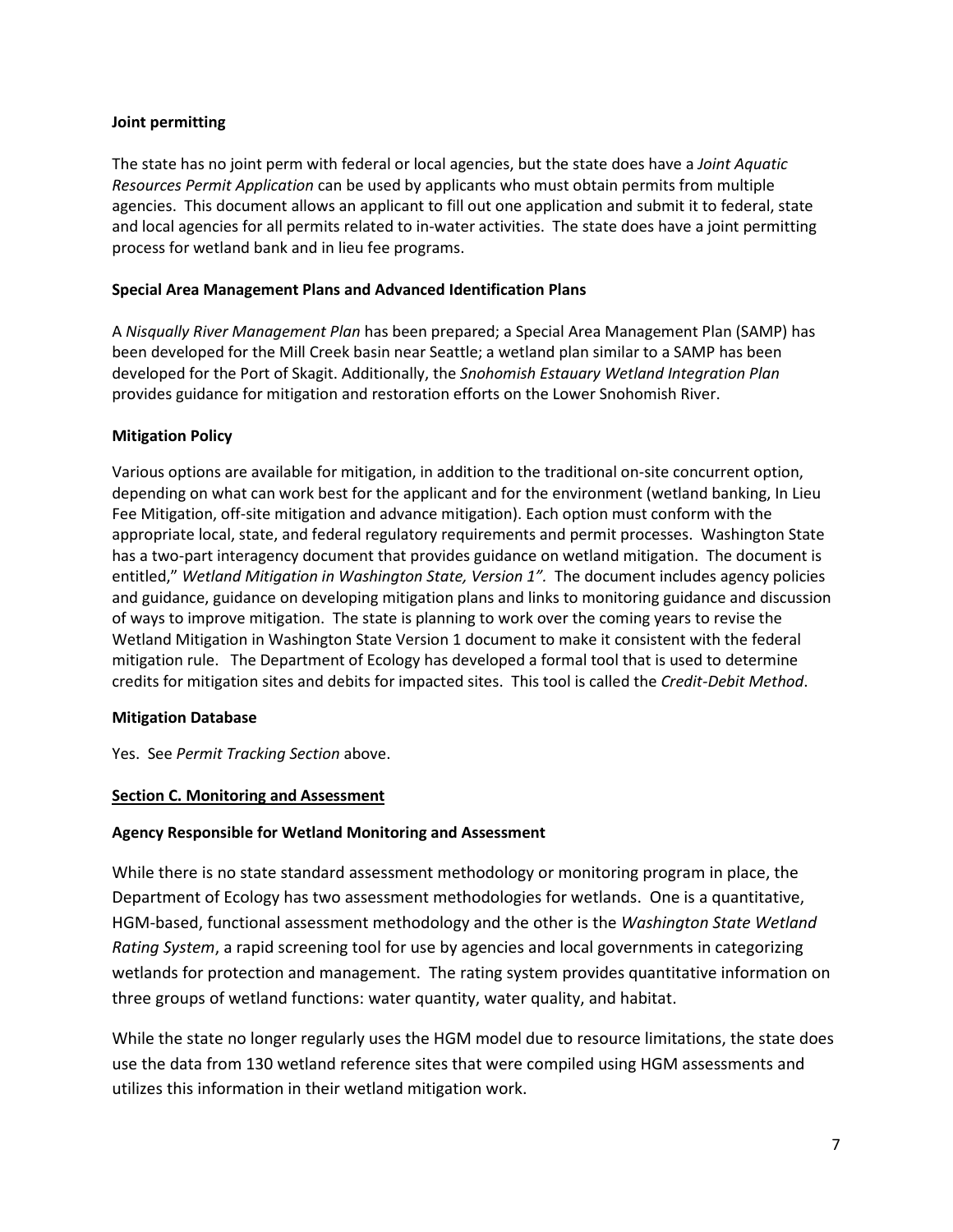Additionally, the state has formed a multi-agency working group consisting of the Department of Ecology, Department of Natural Resources, Department of Fish and Wildlife, and Washington Department of Transportation to develop a statewide wetland monitoring strategy.

Finally, the Department of Natural resources maintains an ongoing monitoring and assessment program for areas of High Conservation Value, which include some wetlands.

# **Mapping/Inventory**

The NWI has been completed for the entire state and is available in hard copy or in digital format. A geographic information system provides coverage of NWI, hydric soils and hydrography. The state supports local inventories through a variety of grant sources and provides inventory technical assistance. Local governments produce maps from their inventory efforts. The maps are prepared by the local governments or consultants that they hire.

Additionally, the state has been using NOAA's Wetland Coastal Change Analysis approach/tool and satellite data and created a model for some Western Washington areas. This effort has added to information available through NWI, though it is at a coarse level.

# **State Wetland Mapping Public Portal**

The State maintains an online *Coastal Atlas Website: [https://fortress.wa.gov/ecy/coastalatlas/tools/PublicAccess.aspx.](https://fortress.wa.gov/ecy/coastalatlas/tools/PublicAccess.aspx)* The state is currently working to get NWI wetland maps uploaded to this site.

# **Wetland Classification and Assessment**

The state used both Cowardian and HGM classification systems. The state has developed a four-tiered "rating" system, as well as HGM-based function assessment methods. These are used in permitting, watershed planning and advanced identification efforts.

# **Statewide Monitoring Plan**

The state's newly-formed multi-agency working group is in the process of developing a statewide monitoring plan. The estimated date of release is 2016.

# **Overall Wetland Gain and Loss Tracking System**

None.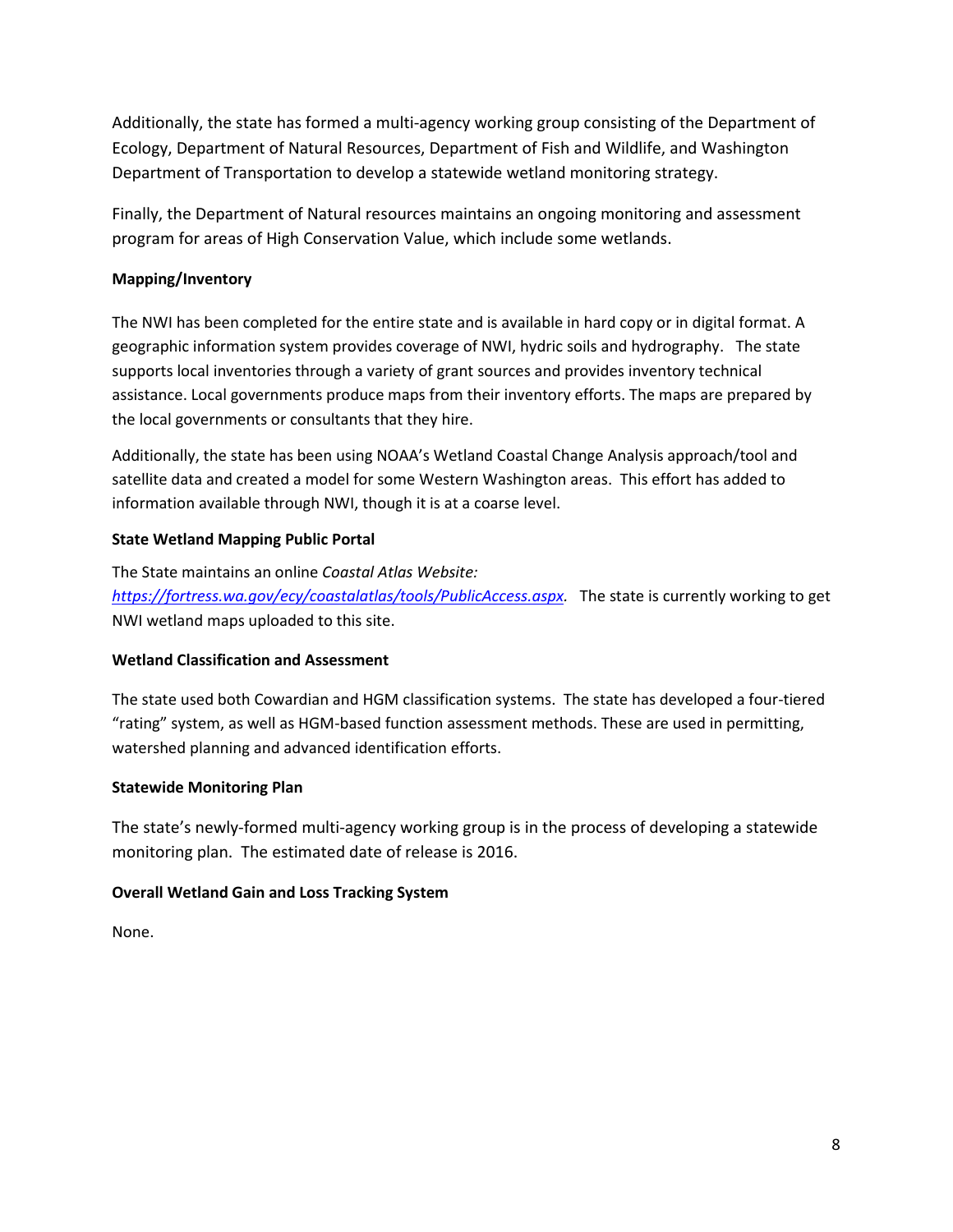# **State Wetland Monitoring and Assessment Characteristics**

| None | Level 1 | Level 2 | Level 3                    |
|------|---------|---------|----------------------------|
|      |         | ∧       |                            |
|      |         |         | (Only for DNR              |
|      |         |         | monitoring for             |
|      |         |         | wetlands of High           |
|      |         |         | <b>Conservation Value)</b> |
|      |         |         |                            |

*Note: Washington's Watershed Characterization does GIS analysis for water flow, sediment flow, water quality and wetland restoration.*

| Tvpe                    | <b>None</b> | IBI              | Condition           | Functional       |
|-------------------------|-------------|------------------|---------------------|------------------|
| <b>Washington State</b> |             | Not for wetlands |                     |                  |
|                         |             |                  | (Only DNR floristic | (HGM and Rating) |
|                         |             |                  | quality assessment) |                  |

| Frequency               | <b>None</b> | <b>Project Specific</b>       | Ongoing                    |
|-------------------------|-------------|-------------------------------|----------------------------|
| <b>Washington State</b> |             |                               |                            |
|                         |             | (Consecutive grants           | (Only for DNR              |
|                         |             | for program                   | monitoring for             |
|                         |             | wetlands of High<br>building) |                            |
|                         |             |                               | <b>Conservation Value)</b> |

## **Participation in National Wetland Condition Assessment**

| <b>NWCA Study Type</b>             | <b>Yes</b> | No |
|------------------------------------|------------|----|
| <b>National Study</b>              |            |    |
| <b>State Intensification Study</b> |            |    |

## <span id="page-8-0"></span>**Section D. Water Quality Standards**

## **Wetland and Water Quality Standards**

| <b>Type</b>             | <b>None</b> | <b>Use Existing WQ</b><br><b>Standards/Policy</b> | <b>In Process</b> | Adopted | <b>Future</b><br><b>Direction</b> |
|-------------------------|-------------|---------------------------------------------------|-------------------|---------|-----------------------------------|
| <b>Wetland-specific</b> |             | х                                                 |                   |         |                                   |
| <b>Designated Uses</b>  |             |                                                   |                   |         |                                   |
| Narrative criteria      |             | χ                                                 |                   |         |                                   |
| in the standards to     |             |                                                   |                   |         |                                   |
| protect designated      |             |                                                   |                   |         |                                   |
| wetland uses            |             |                                                   |                   |         |                                   |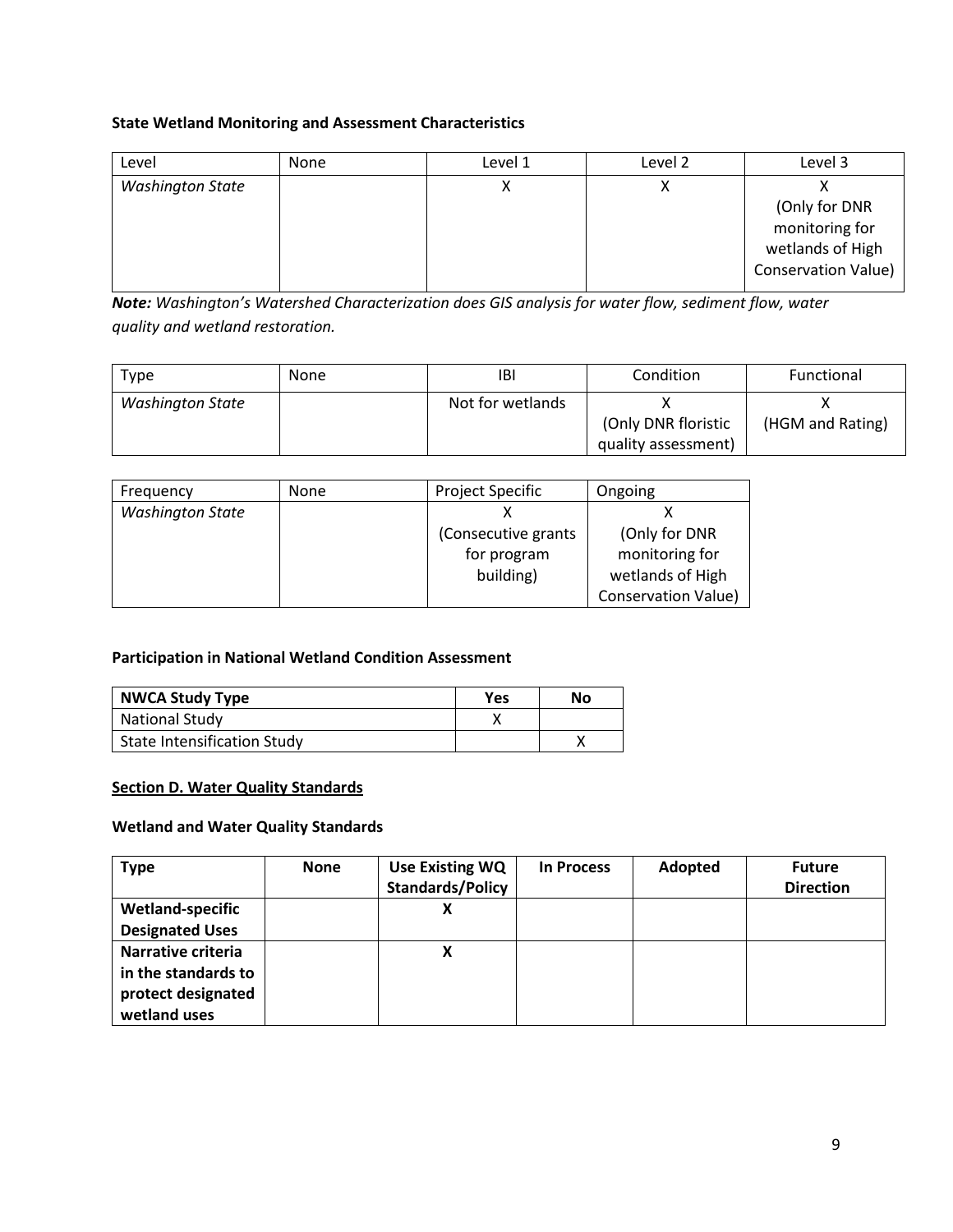| Numeric criteria in<br>the standards<br>based on wetland<br>type and location<br>to protect the<br>designated uses | X |                |  |  |
|--------------------------------------------------------------------------------------------------------------------|---|----------------|--|--|
| Anti-degradation                                                                                                   |   | X              |  |  |
| policy includes                                                                                                    |   | (explicitly    |  |  |
| wetlands                                                                                                           |   | included       |  |  |
|                                                                                                                    |   | wetlands from  |  |  |
|                                                                                                                    |   | the beginning) |  |  |

*Description:* Washington State has an established a 401 program, narrative water quality standards for wetlands and an outstanding resource waters program. Standards are associated largely with fish and wildlife habitat.Wetlands are protected by using the anti-degradation policy and a narrative statement that, "water quality in wetlands is maintained and protected by maintaining the hydrologic conditions, hydrophytic vegetation, and substrate characteristics necessary to support existing and designated uses." Characteristic or beneficial uses of wetlands that must be protected include water supply, fish and shellfish habitat, wildlife habitat, recreation, commerce and navigation, aesthetics, ground water exchange, shoreline stabilization and storm water attenuation.

One of the reasons that the state has not pursued additional wetland-specific water quality standards is due to the vast diversity of wetland types in the state. Staff members indicate that the process of developing appropriate standards for each wetland type is not feasible at this time and that the state has no plans to work towards wetland-specific standards at this time. They share that protections are currently adequately rigorous to protect wetlands through the adoption of existing standards as appropriate.

## <span id="page-9-0"></span>**Section E. Voluntary Wetland Restoration**

The Department of Ecology contributes to wetland restoration initiatives apart from those required as compensatory mitigation. With a focus on developing online guidance for local governments, Ecology is taking a landscape approach to wetland mitigation and working with local governments to implement protection and restoration initiatives as part of their comprehensive land use and shoreline planning. In addition, Ecology works with local partners (cities, counties, conservation districts, diking districts, non-profit groups) to develop non-regulatory restoration projects. The agency plays a significant role in obtaining federal funding for various local restoration initiatives. Ecology also provides technical assistance on project design and monitoring.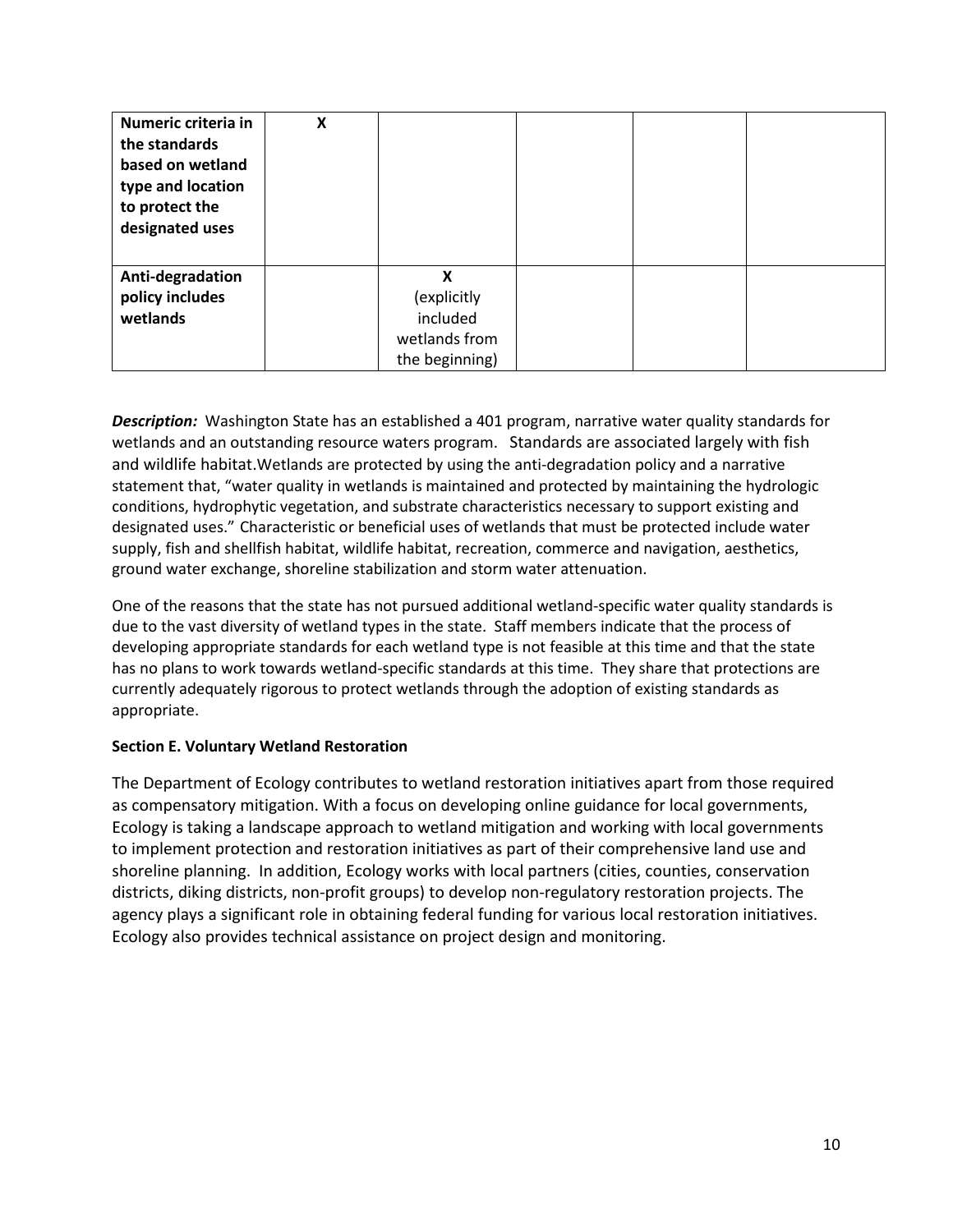## **Types of Wetland Restoration Work Funded by the State:**

| <b>Type of Work</b>             | <b>YES</b> | <b>NO</b> | <b>Description</b>                                     |
|---------------------------------|------------|-----------|--------------------------------------------------------|
| Fund Wetland Restoration (may   | х          |           | State Salmon Recovery Funds (incl. some wetland work); |
| include easement agreements)    |            |           | Conservation Futures Program (State \$ to local gov)   |
| <b>Private Land Restoration</b> | x          |           | ECY; State \$ for easements                            |
| <b>Public Land Restoration</b>  | χ          |           | State Parks, DF&W, DNR (limited to special areas)      |
| <b>Technical Assistance</b>     | χ          |           | ECY; DF&W                                              |
| Tax Incentives                  | х          | X         | Some local government open space tax benefits;         |
|                                 | (local)    | (State)   | <b>Public Benefit Rating System</b>                    |
| Other                           | x          |           | Assist in obtaining federal funding for various local  |
|                                 |            |           | restoration initiatives                                |

## **Voluntary Wetland Restoration Program Components**

While the state does not have a formal voluntary wetland restoration program, there is a multiagency coordination approach through the Puget Sound Partnership (a National Estuary Program). Their work is in the planning stages and does not represent a comprehensive statewide approach to voluntary wetland restoration.

| <b>Wetland Restoration Efforts</b>  | Nothing in the<br><b>Works</b> | <b>Planning</b> | <b>In Progress</b> | Complete |
|-------------------------------------|--------------------------------|-----------------|--------------------|----------|
| Program has a set of restoration    |                                | Χ               |                    |          |
| goals                               |                                |                 |                    |          |
| Coordinate with relevant agencies   |                                | x               |                    |          |
| that outline restoration/protection |                                |                 |                    |          |
| goals and strategies and            |                                |                 |                    |          |
| timeframes                          |                                |                 |                    |          |
| Developed multi-agency body to      |                                | Χ               |                    |          |
| coordinate restoration/ protection  |                                |                 |                    |          |
| efforts                             |                                |                 |                    |          |
| Set restoration goals based on      |                                | x               |                    |          |
| agency objectives and available     |                                |                 |                    |          |
| information                         |                                |                 |                    |          |

## **Goals for Restoration Projects**

| Goal                                    | <b>Yes</b> | No | <b>Description</b>     |
|-----------------------------------------|------------|----|------------------------|
| No Net Loss                             | x          |    |                        |
| Reverse Loss/Net Gain                   | v          |    |                        |
| Nonpoint Source Pollution (NPS)         |            |    | Researching; NPDES Prg |
| <b>Total Maximum Daily Load (TMDLs)</b> |            |    |                        |
| Habitat                                 | х          |    | Salmon                 |
| <b>Coastal Protection</b>               | ν          |    | Puget Sound            |
| <b>Floodwater Protection</b>            |            | χ  |                        |
| Groundwater                             |            | x  |                        |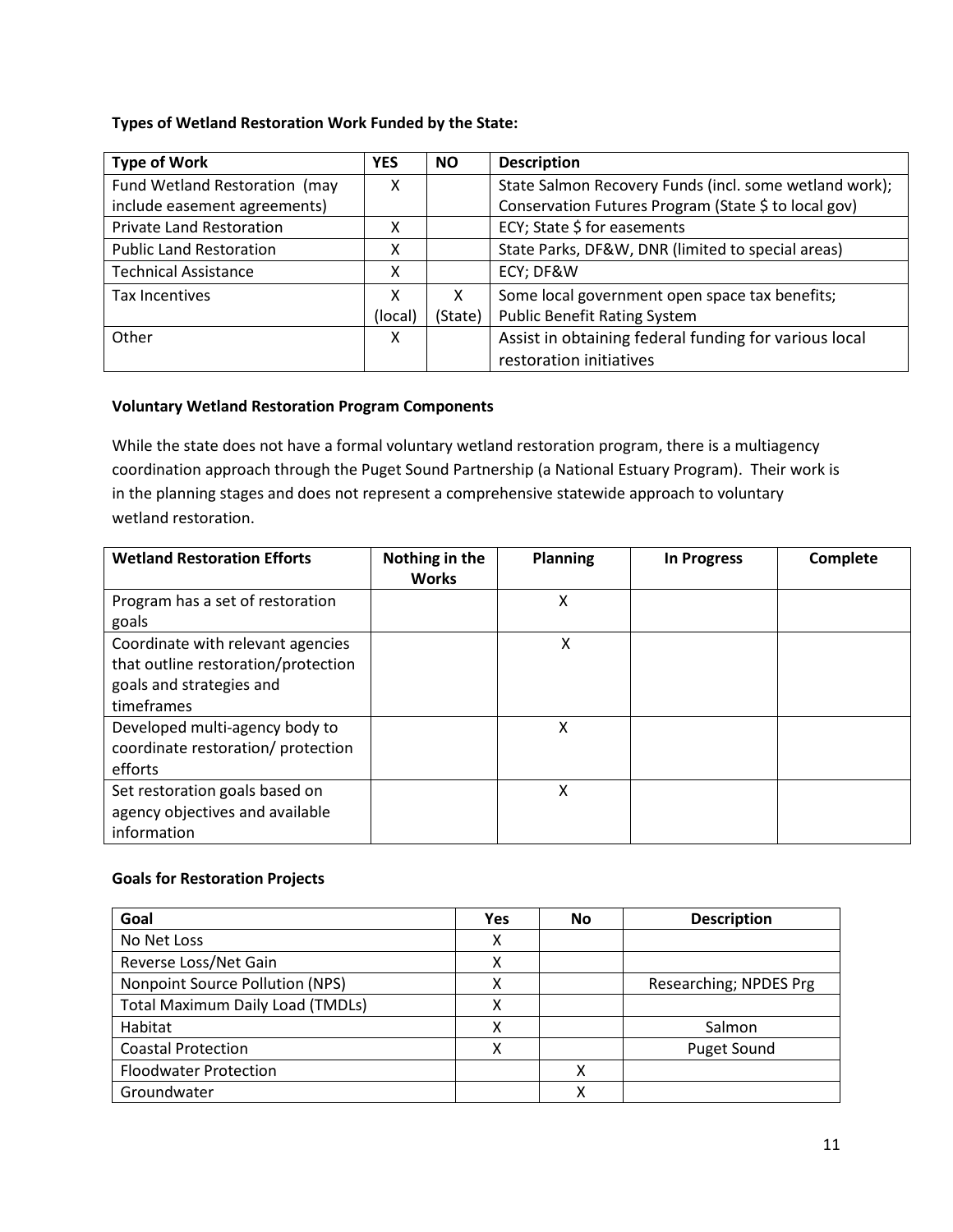| $\bigcap_{n=1}^{\infty}$<br>mease<br>$-$ |  |  |  |
|------------------------------------------|--|--|--|
|                                          |  |  |  |

## **Landowner Guides and Handbooks to Assist with Voluntary Wetland Restoration Efforts**

The state offers a brochure for homeowners on wetland restoration

### <span id="page-11-0"></span>**Section F. Innovative and/or Highly Effective Education and Outreach**

Washington State uses the Coastal Training Program to provide technical and regulatory training to local government and consultants. These include webinars.

## **Section G. Climate Change and Wetlands**

Washington State is supportive of climate change work. The state is working on projects relating to sea level rise, drought (not wetland-specific work), heavy precipitation and tides (esp. king tides), and flooding damage in areas with limited floodplains. Although there has been a lot of planning, there has not been a lot of follow-up investment in implementation. In terms of wetland regulation and climate change, this is being integrated informally --- state staff looks to see if there is hard structure in an area where there is a risk from sea level rise. Most of the state's resiliency and hazard mitigation planning is happening at the local level.

Since 2005, the state of Washington has been engaged in extensive policy work pertaining to climate change and greenhouse gasses in particular. In 2009 these efforts expanded to include adaptation to the effects of climate change that have become unavoidable (Act SB 5560). In 2010, the Topic Advisory Group 3 (Ecosystems, Species, Habitat) was tasked with assessing impacts upon, and developing adaptation strategies for their eponymous sphere (Ecosystems, Species, and Habitats). The mission statement (drafted in March of 2010) includes explicit reference to ecoservices provided by wetlands, but does not make mention of wetlands directly. The state's environmental policies that address greenhouse gasses (GHGs) are politically charged at this time. The wetland staff have been involved peripherally in this process, only involved in occasional planning sessions/meetings.

However, in the Department of Ecology's 2012 climate change strategy report, entitled *Preparing for Climate Change: Washington State's Integrated Climate Response Strategy* [http://www.ecy.wa.gov/climatechange/ipa\\_responsestrategy.htm#REPORT](http://www.ecy.wa.gov/climatechange/ipa_responsestrategy.htm#REPORT)

explicitly includes wetlands in its climate plan in *multiple* areas, including soft armouring, sea level rise, habitat protection, easements, pollution control, green infrastructure and more. This plan has been used more as a guidance document than a formal plan that is being implemented.

| Entity/Program Area          | Yes/No     | Description of the Connection                                                                                                                                               |
|------------------------------|------------|-----------------------------------------------------------------------------------------------------------------------------------------------------------------------------|
| NPDES/Stormwater             | <b>YES</b> | On grant-funded projects, work with stormwater<br>staff to minimize adverse effects on wetlands (esp.<br>re LID); include stormwater in the 401/402<br>information provided |
| 303(d)                       | $\sim$     | Occasionally                                                                                                                                                                |
| 305(b) reporting on wetlands | NO.        |                                                                                                                                                                             |

### <span id="page-11-1"></span>**Section H. Integration**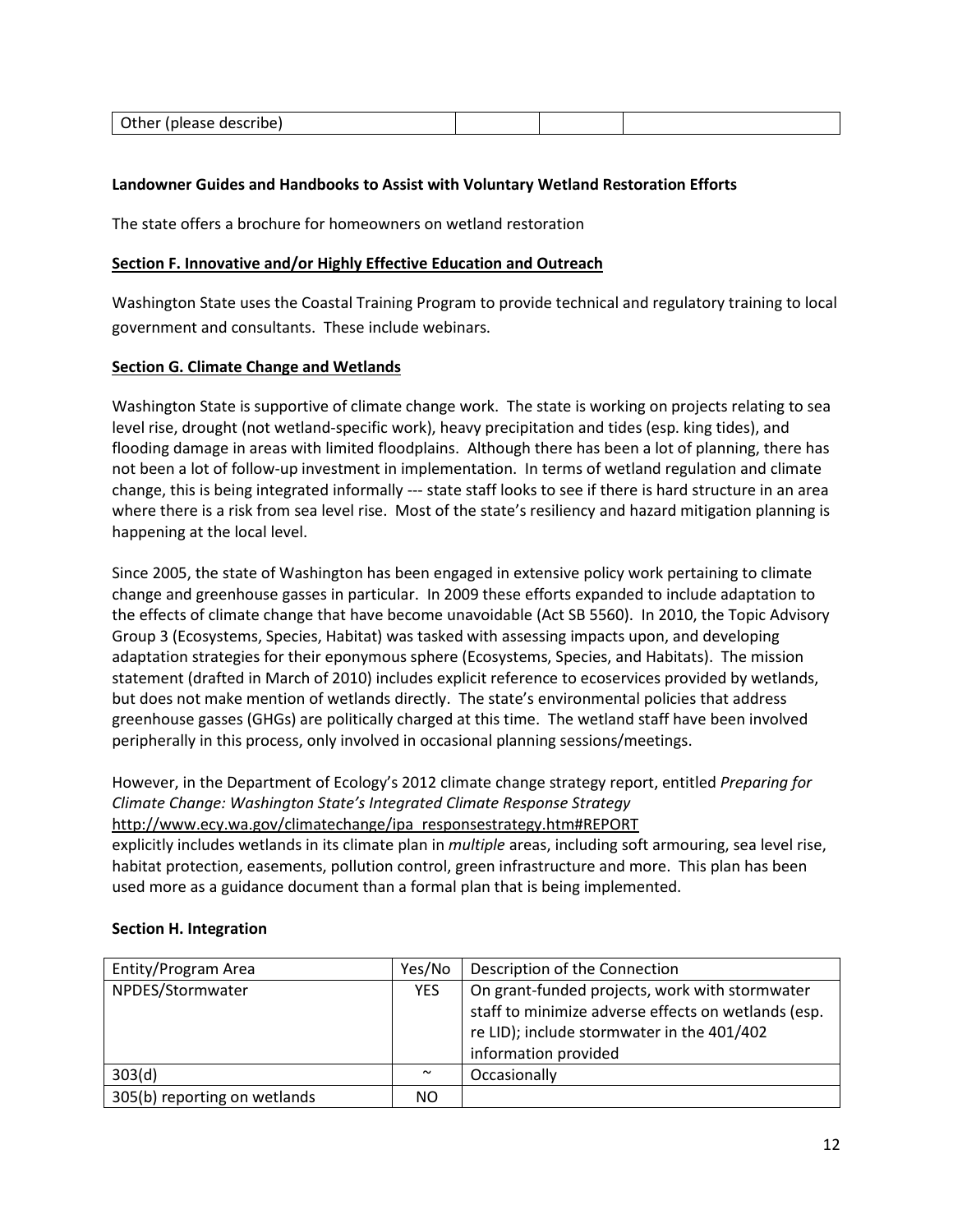| <b>Total Maximum Daily Load (TMDLs)</b>                           | <b>YES</b> | For some TMDLs, wetlands have been included to<br>reduce sedimentation and temperature                                                                                                                                      |
|-------------------------------------------------------------------|------------|-----------------------------------------------------------------------------------------------------------------------------------------------------------------------------------------------------------------------------|
| Climate Change/ Resiliency                                        | <b>YES</b> | Some work (mostly planning) re sea level rise, king<br>tides, flood damage) – mostly at municipal level; at<br>the state level more basic practical consideration<br>when making permitting and planning decisions.         |
| Land Use /Watershed planning                                      | <b>YES</b> | Wetlands are included in watershed planning in a<br>number of ways:<br>Watershed plans (WQual)<br>Salmon recovery (WQual and WQuant, habitat)<br>Watershed Characterization (flow, quality,<br>sediment movement, wildlife) |
| Flood/Hazard Mitigation                                           | YES.       | The state works on integrated floodplain<br>management projects                                                                                                                                                             |
| Coastal Work                                                      | <b>YES</b> | National Estuary Partnership Work                                                                                                                                                                                           |
| Wildlife Action Plan                                              | U/K        |                                                                                                                                                                                                                             |
| Statewide Comprehensive Outdoor<br><b>Recreation Plan (SCORP)</b> | <b>YES</b> | The state's SCORP includes wetlands                                                                                                                                                                                         |
| Other (Specify)                                                   | YES.       | There may be other linkages                                                                                                                                                                                                 |

# **State Wetland Program Development Continuum**

| <b>Continuum Stage</b>              | <b>Core Element</b><br>1: Regulation | <b>Core Element</b><br>2: Monitoring | <b>Core Element</b><br>3: Wetland        | <b>Core Element</b><br>4: Voluntary |
|-------------------------------------|--------------------------------------|--------------------------------------|------------------------------------------|-------------------------------------|
|                                     |                                      | & Assessment                         | <b>Water Quality</b><br><b>Standards</b> | <b>Restoration</b>                  |
| High<br><b>Mature Stage</b>         | X                                    |                                      |                                          |                                     |
|                                     | 401                                  |                                      |                                          |                                     |
|                                     | Certification                        |                                      |                                          |                                     |
| Л                                   | Program &                            |                                      |                                          |                                     |
| <b>Initial Implementation Stage</b> | Administrative                       |                                      |                                          |                                     |
|                                     | Orders (WPCA)                        |                                      |                                          |                                     |
| <b>Development Stage</b>            |                                      |                                      |                                          |                                     |
|                                     |                                      |                                      |                                          |                                     |
| <b>Early Stage</b><br>Low           |                                      | X                                    | X                                        | X                                   |
|                                     |                                      |                                      | (No wetland-                             | (Disjointed                         |
|                                     |                                      |                                      | specific                                 | activities going                    |
|                                     |                                      |                                      | standards; but                           | on, but no                          |
|                                     |                                      |                                      | covered to the                           | strategic state                     |
|                                     |                                      |                                      | best extent                              | approach)                           |
|                                     |                                      |                                      | possible)                                |                                     |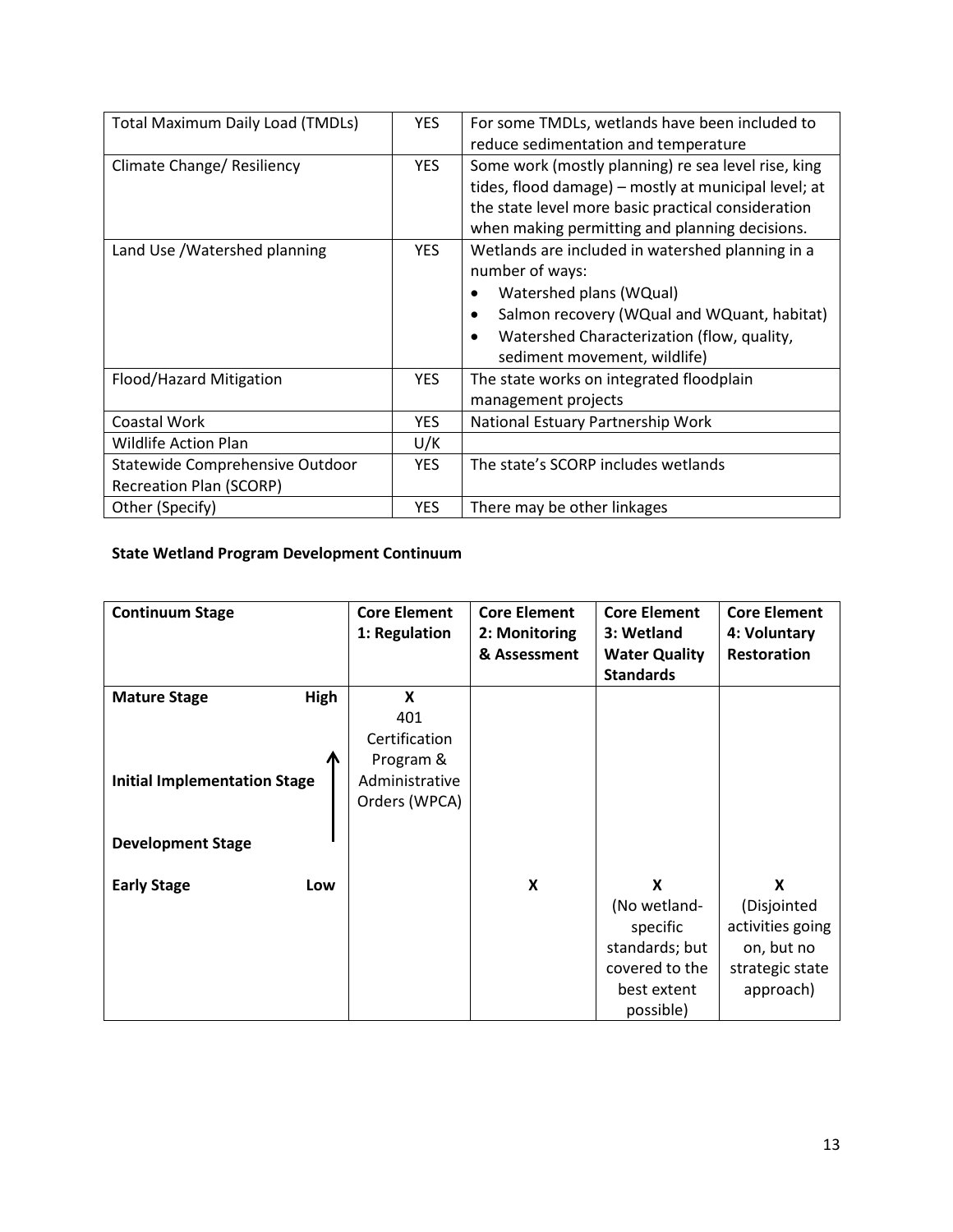## **Special Considerations:**

Areas of the state are highly diverse hydrologically and ecologically due to the great differences in rainfall, coil types etc. from east to west, and elevation from sea level to 14,000 feet. This diversity creates great challenges in developing more specific wetland guidance.

## **Section I. Contact Information**

**Lauren Driscoll** (Wetland Program) Policy and Regulation Department of Ecology P.O. Box 47600 Olympia, WA 98504 (360) 407-7045 [lauren.driscoll@ecy.wa.gov](mailto:lauren.driscoll@ecy.wa.gov)

## **Section J. Useful State Websites**

## **State Government Programs**

- 1. Department of Ecology Shorelands and Environmental Assistance Program <http://www.ecy.wa.gov/programs/sea/shorelan.html>
	- a) Wetlands

Two state laws, the State Water Pollution Control Act and the Shoreline Management Act, give Ecology the authority to regulate wetlands. Ecology also uses the State Environmental Policy Act (SEPA) process to identify potential wetland-related concerns early in the permitting process.

- i. Mitigation
	- Mitigation That Works Initiative <http://www.ecy.wa.gov/mitigation/index.html>
	- Wetland Mitigation Banking [http://www.ecy.wa.gov/programs/sea/wetlands/mitigation/banking/in](http://www.ecy.wa.gov/programs/sea/wetlands/mitigation/banking/index.html) [dex.html](http://www.ecy.wa.gov/programs/sea/wetlands/mitigation/banking/index.html)
	- Wetland Mitigation Compliance [http://www.ecy.wa.gov/programs/sea/wetlands/mitigation/compliance](http://www.ecy.wa.gov/programs/sea/wetlands/mitigation/compliance/index.html) [/index.html](http://www.ecy.wa.gov/programs/sea/wetlands/mitigation/compliance/index.html)
	- Interagency Wetland Mitigation Guidance [http://www.ecy.wa.gov/programs/sea/wetlands/mitigation/guidance/i](http://www.ecy.wa.gov/programs/sea/wetlands/mitigation/guidance/index.html) [ndex.html](http://www.ecy.wa.gov/programs/sea/wetlands/mitigation/guidance/index.html)
	- Wetland Mitigation Evaluation Study [http://www.ecy.wa.gov/programs/sea/wetlands/mitigation/study/inde](http://www.ecy.wa.gov/programs/sea/wetlands/mitigation/study/index.html) [x.html](http://www.ecy.wa.gov/programs/sea/wetlands/mitigation/study/index.html)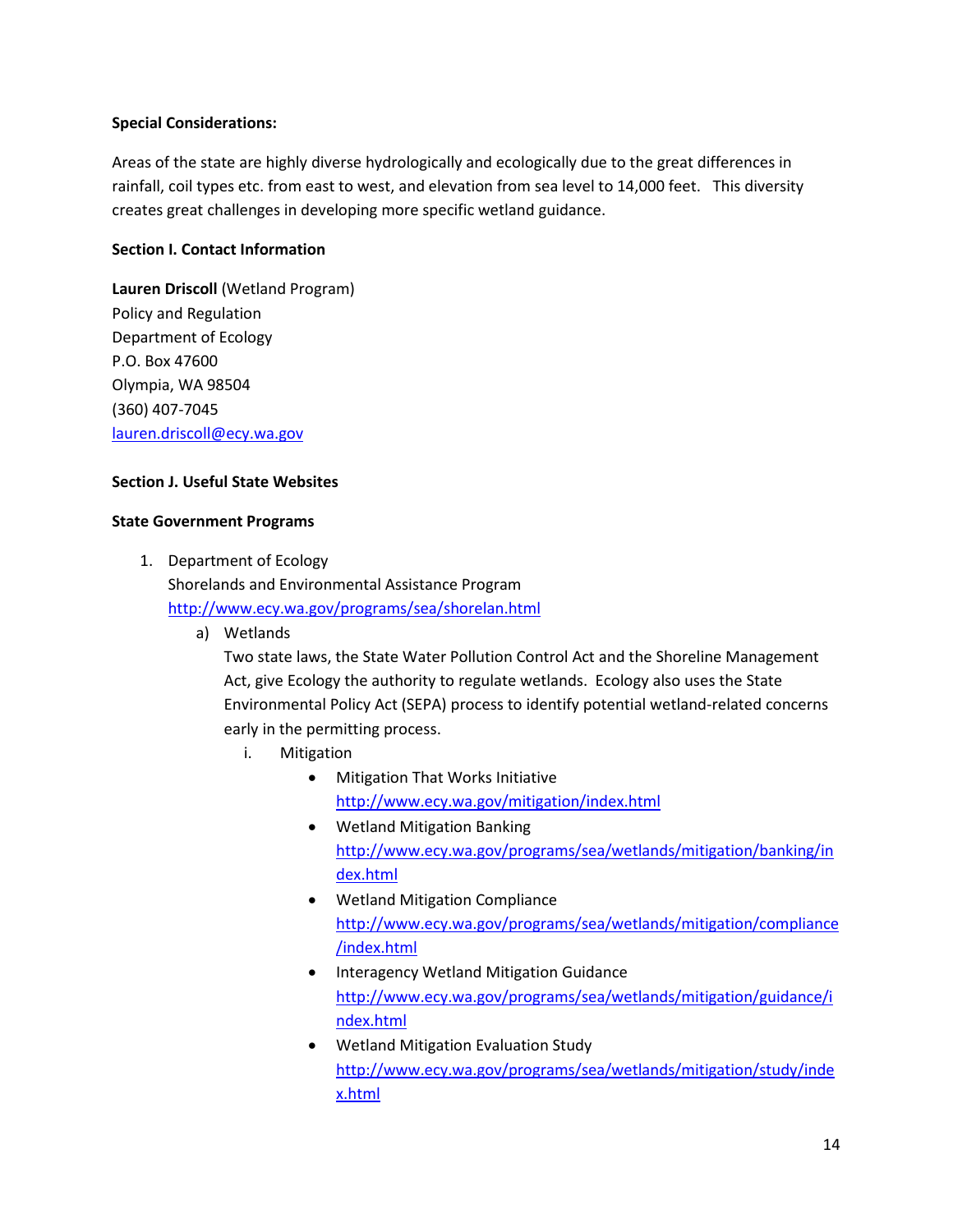- In-Lieu Fee (ILF) Mitigation <http://www.ecy.wa.gov/mitigation/ilf.html>
- The Credit/Debit Method <http://www.ecy.wa.gov/mitigation/creditdebit-comments.html>

# ii. Regulation

- Growth Management Act and Local Wetland Regulations <http://www.ecy.wa.gov/programs/sea/wetlands/gma/index.html>
- Irrigation-Influenced Wetlands <http://www.ecy.wa.gov/programs/sea/wetlands/irrigation.html>
- Isolated Wetlands <http://www.ecy.wa.gov/programs/sea/wetlands/isolated.html>
- Prior Converted Croplands <http://www.ecy.wa.gov/programs/sea/wetlands/pcc.html>
- iii. Wetland Stewardship
	- Coastal & Estuarine Land Conservation Program [http://www.ecy.wa.gov/programs/sea/wetlands/stewardship/celcp.ht](http://www.ecy.wa.gov/programs/sea/wetlands/stewardship/celcp.html) [ml](http://www.ecy.wa.gov/programs/sea/wetlands/stewardship/celcp.html)
	- National Wetlands Conservation Grant Program [http://www.ecy.wa.gov/programs/sea/wetlands/stewardship/nwcgp.ht](http://www.ecy.wa.gov/programs/sea/wetlands/stewardship/nwcgp.html) [ml](http://www.ecy.wa.gov/programs/sea/wetlands/stewardship/nwcgp.html)
- iv. Wetland Tools
	- Wetland Delineation <http://www.ecy.wa.gov/programs/sea/wetlands/delineation.html>
	- Wetland Rating Systems [http://www.ecy.wa.gov/programs/sea/wetlands/ratingsystems/index.h](http://www.ecy.wa.gov/programs/sea/wetlands/ratingsystems/index.html) [tml](http://www.ecy.wa.gov/programs/sea/wetlands/ratingsystems/index.html)
	- Best Available Science <http://www.ecy.wa.gov/programs/sea/wetlands/bas/index.html>
	- Landscape Planning <http://www.ecy.wa.gov/mitigation/landscapeplan.html>
	- Change Analysis: Status & Trends <http://www.ecy.wa.gov/programs/sea/wetlands/StatusAndTrends.html>
- v. Training & Education

<http://www.ecy.wa.gov/programs/sea/wetlands/education.html>

- 2. Department of Fish & Wildlife
	- a) Research: Species & Ecosystem Science <http://wdfw.wa.gov/conservation/research/>
	- b) Priority Species & Habitat Program <http://wdfw.wa.gov/conservation/phs/>
	- c) Local Habitat Assessment <http://wdfw.wa.gov/conservation/habitat/planning/lha/>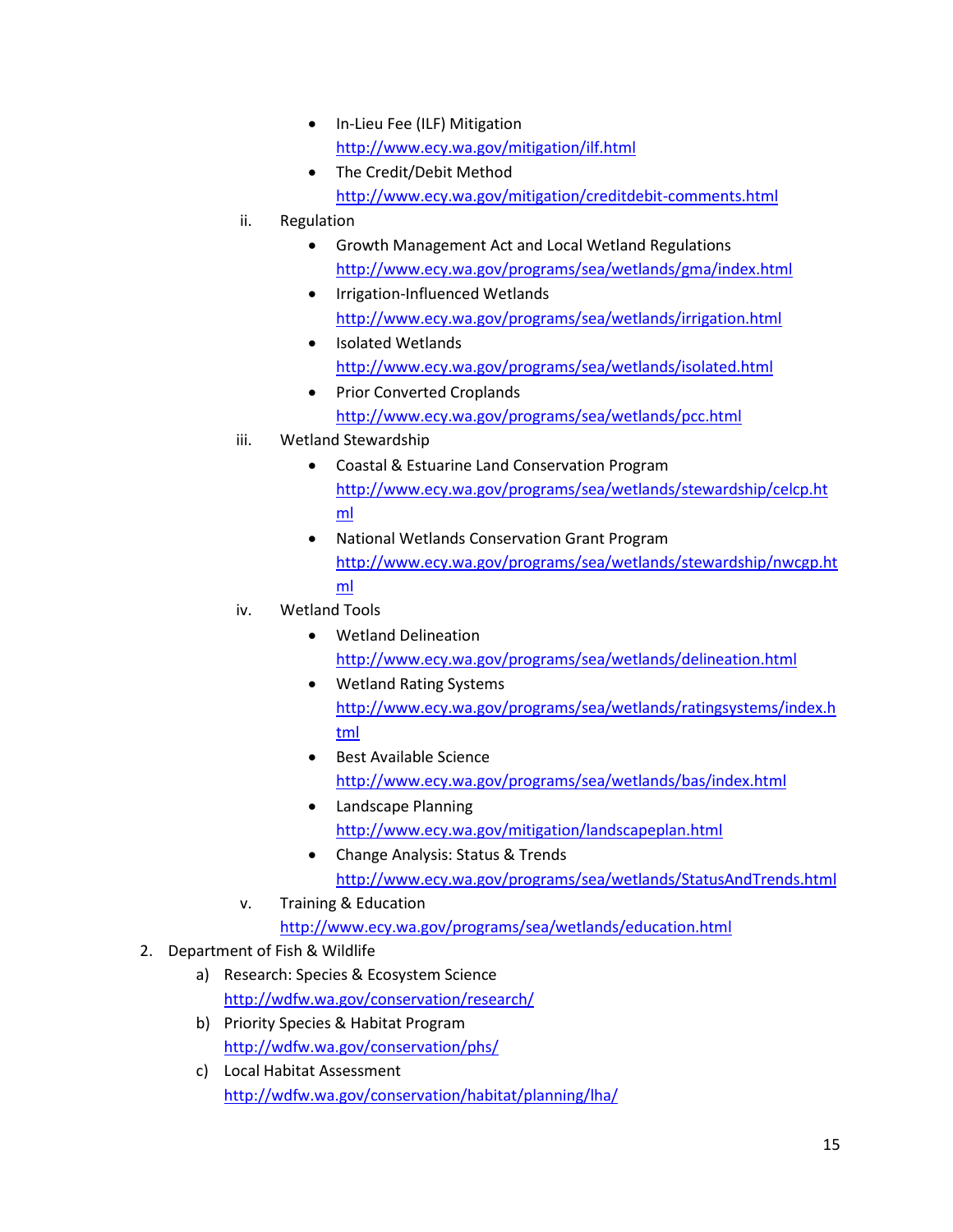- d) Habitat Conservation, Protection & Restoration <http://wdfw.wa.gov/conservation/habitat/>
- e) Wildlife Areas [http://wdfw.wa.gov/lands/wildlife\\_areas/index.html](http://wdfw.wa.gov/lands/wildlife_areas/index.html)
- f) National Coastal Wetlands Conservation Act Grant Program [http://wdfw.wa.gov/grants/coastal\\_wetlands/](http://wdfw.wa.gov/grants/coastal_wetlands/)
- 3. Department of Natural Resources
	- a) Conservation & Restoration
		- i. Aquatic Lands Habitat Conservation Plan [http://www.dnr.wa.gov/ResearchScience/Topics/AquaticHCP/Pages/aqr\\_aquati](http://www.dnr.wa.gov/ResearchScience/Topics/AquaticHCP/Pages/aqr_aquatics_hcp.aspx) [cs\\_hcp.aspx](http://www.dnr.wa.gov/ResearchScience/Topics/AquaticHCP/Pages/aqr_aquatics_hcp.aspx)
	- b) Washington Natural Heritage Program
		- [http://www.dnr.wa.gov/ResearchScience/Topics/NaturalHeritage/Pages/amp\\_nh.aspx](http://www.dnr.wa.gov/ResearchScience/Topics/NaturalHeritage/Pages/amp_nh.aspx)
	- c) Natural Areas Program [http://www.dnr.wa.gov/ResearchScience/Topics/NaturalAreas/Pages/amp\\_na.aspx](http://www.dnr.wa.gov/ResearchScience/Topics/NaturalAreas/Pages/amp_na.aspx)
	- d) Watershed, Wetlands & Riparian Sciences [http://www.dnr.wa.gov/ResearchScience/WatershedWetlandsRiparianSciences/Pages/](http://www.dnr.wa.gov/ResearchScience/WatershedWetlandsRiparianSciences/Pages/Home.aspx) [Home.aspx](http://www.dnr.wa.gov/ResearchScience/WatershedWetlandsRiparianSciences/Pages/Home.aspx)
		- i. Wetlands Field Guides

[http://www.dnr.wa.gov/ResearchScience/Topics/Watersheds/Pages/lm\\_wetlan](http://www.dnr.wa.gov/ResearchScience/Topics/Watersheds/Pages/lm_wetland_field_guides.aspx) [d\\_field\\_guides.aspx](http://www.dnr.wa.gov/ResearchScience/Topics/Watersheds/Pages/lm_wetland_field_guides.aspx)

- e) State Environmental Policy Act Center <http://www.dnr.wa.gov/ResearchScience/sepa/Pages/Home.aspx>
- 4. Recreation & Conservation Office
	- a) Washington Biodiversity Council <http://www.rco.wa.gov/biodiversity/index.shtml>
	- b) Conservation <http://www.rco.wa.gov/conservation/index.shtml>
		- i. Habitat and Recreation Lands Coordinating Group
			- <http://www.rco.wa.gov/boards/hrlcg.shtml>
	- c) Recreation and Conservation Funding Board <http://www.rco.wa.gov/boards/rcfb.shtml>
- 5. Puget Sound Partnership

<http://www.psp.wa.gov/>

- a) Coordinated Ecosystem Monitoring Program [http://www.psp.wa.gov/MP\\_monitoring\\_program.php](http://www.psp.wa.gov/MP_monitoring_program.php)
- b) Stormwater & Low Impact Development <http://www.psp.wa.gov/stormwater.php>
- c) Biannual State of the Sound Report <http://www.psp.wa.gov/sos.php>
- d) Marine Protected Areas Workshop <http://www.psp.wa.gov/MPA.php>